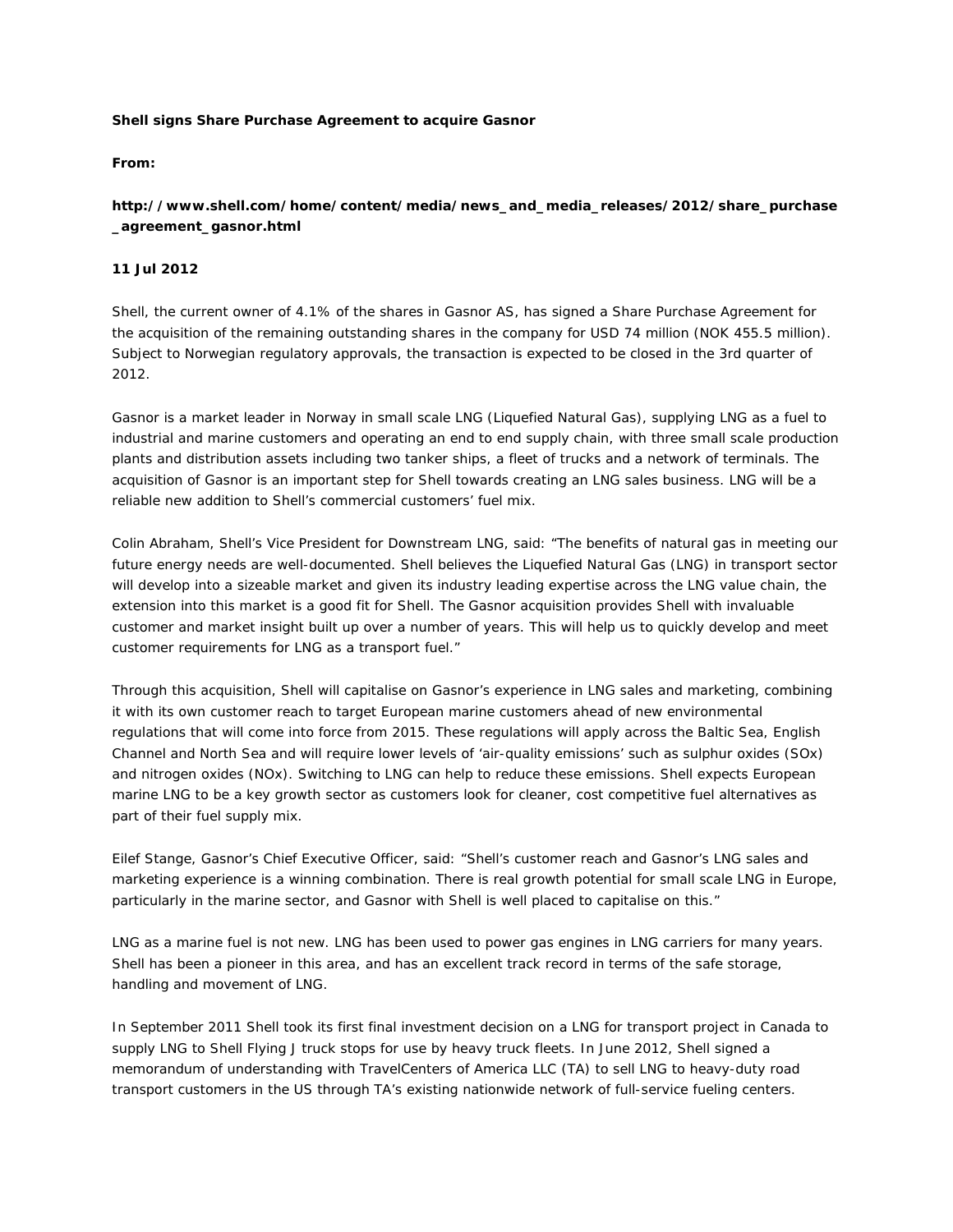# **Note to editors**

- Shell is a global leader in upstream LNG and helped pioneer the liquefied natural gas (LNG) sector, providing the technology for the world's first commercial liquefaction plant in 1964. Shell is a participant in nine operating LNG projects with some 21.5 million tonnes per annum operational LNG capacity, in seven countries. It has three new projects under construction with 15 mtpa of LNG options. Shell was a partner in the first-ever purpose built LNG carrier and has been delivering LNG safely for nearly half a century. Today Shell is the world's largest LNG shipping operator, with interests in around a quarter of the LNG vessels in operation.
- Norway was one of the first European countries to focus on LNG as a fuel and this forward thinking helped foster Gasnor's pioneering approach. Shell already has an upstream and downstream presence in Norway and this LNG acquisition is part of Norske Shell's growth ambitions.

### **Enquiries**

Shell Investor Relations Europe - Tjerk Huysinga: + 31 70 377 3996 United States – Ken Lawrence: +1 713 241 2069

Shell Media Relations International, UK, European Press: +44 207 934 5550

#### Cautionary note

The companies in which Royal Dutch Shell plc directly and indirectly owns investments are separate entities. In this release "Shell", "Shell group" and "Royal Dutch Shell" are sometimes used for convenience where references are made to Royal Dutch Shell plc and its subsidiaries in general. Likewise, the words "we", "us" and "our" are also used to refer to subsidiaries in general or to those who work for them. These expressions are also used where no useful purpose is served by identifying the particular company or companies. ''Subsidiaries'', "Shell subsidiaries" and "Shell companies" as used in this release refer to companies in which Royal Dutch Shell either directly or indirectly has control, by having either a majority of the voting rights or the right to exercise a controlling influence. The companies in which Shell has significant influence but not control are referred to as "associated companies" or "associates" and companies in which Shell has joint control are referred to as "jointly controlled entities". In this release, associates and jointly controlled entities are also referred to as "equity-accounted investments". The term "Shell interest" is used for convenience to indicate the direct and/or indirect (for example, through our 23% shareholding in Woodside Petroleum Ltd.) ownership interest held by Shell in a venture, partnership or company, after exclusion of all third-party interest.

This release contains forward-looking statements concerning the financial condition, results of operations and businesses of Royal Dutch Shell. All statements other than statements of historical fact are, or may be deemed to be, forward-looking statements. Forward-looking statements are statements of future expectations that are based on management's current expectations and assumptions and involve known and unknown risks and uncertainties that could cause actual results, performance or events to differ materially from those expressed or implied in these statements. Forward-looking statements include, among other things, statements concerning the potential exposure of Royal Dutch Shell to market risks and statements